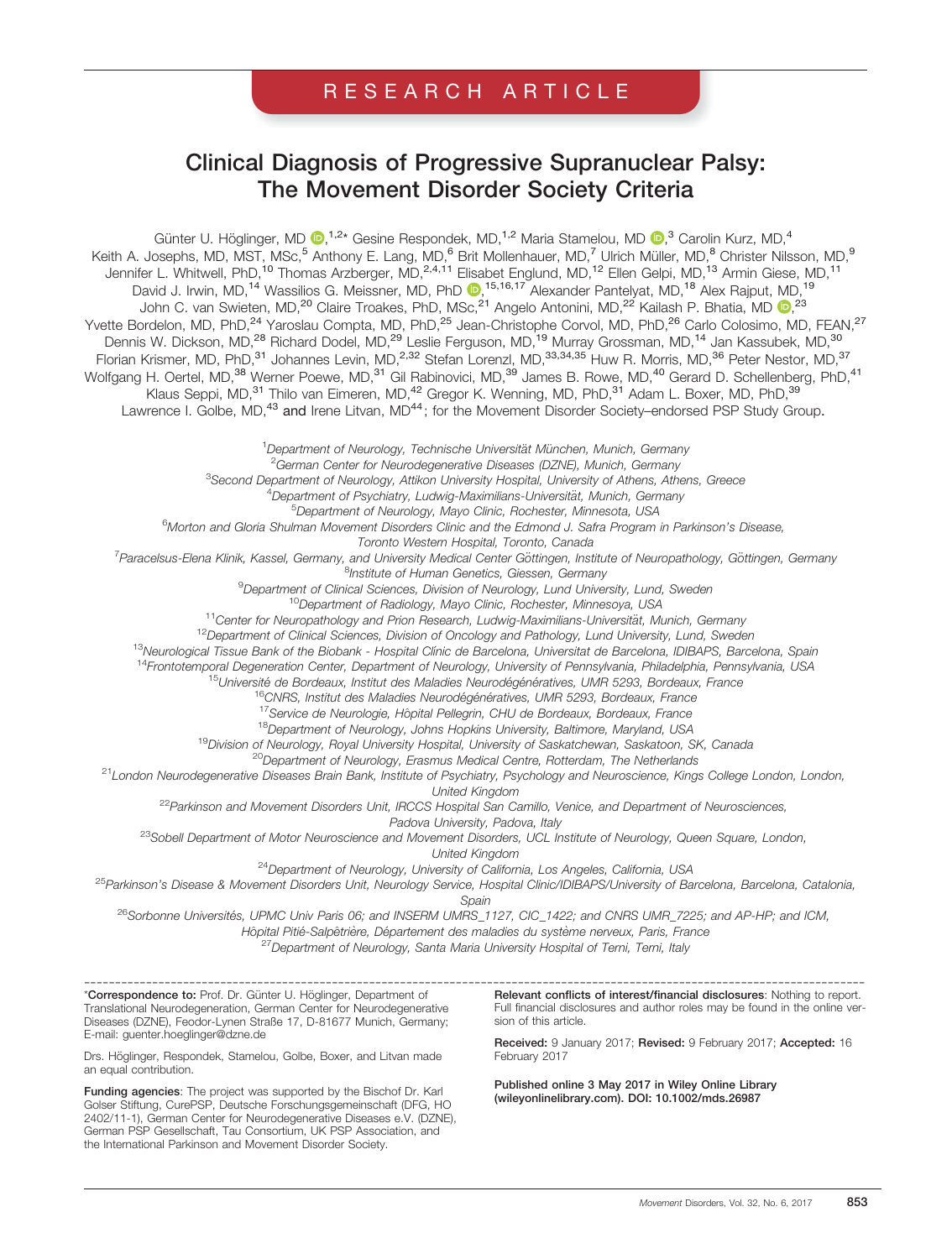<sup>28</sup>Mayo Clinic, Jacksonville, Florida, USA<br><sup>29</sup>Department of Geriatric Medicine, University Hospital Essen, Essen, Germany

<sup>30</sup>Department of Neurology, University of Ulm, Ulm, Germany<br><sup>31</sup>Department of Neurology, Medical University Innsbruck, Innsbruck, Austria

32Department of Neurology, Ludwig-Maximilians-Universität, Munich, Germany

<sup>33</sup>Institute of Nursing Science and Practice, Paracelsus Medical University, Salzburg, Austria <sup>34</sup>Department of Neurology, Hospital Agatharied, Agatharied, Germany

<sup>35</sup>Department of Palliative Medicine, Munich University Hospital, LMU Munich, Munich, Germany

<sup>36</sup>Department of Clinical Neuroscience, UCL Institute of Neurology, London, United Kingdom<br><sup>37</sup>German Center for Neurodegenerative Diseases (DZNE), Magdeburg, Germany

<sup>38</sup>Department of Neurology, Philipps Universität, Marburg, Germany<br><sup>39</sup>Memory and Aging Center, Department of Neurology, University of California, San Francisco, California, USA

<sup>10</sup>Department of Clinical Neurosciences, Cambridge University, Cambridge, United Kingdom

<sup>41</sup>Department of Pathology and Laboratory Medicine, Perelman School of Medicine, University of Pennsylvania, Philadelphia, Pennsylvania, USA<br><sup>42</sup>Departments of Nuclear Medicine and Neurology. University of Cologne. Cologn

43Department of Neurology, Rutgers Robert Wood Johnson Medical School, New Brunswick, New Jersey, USA

44 Department of Neurology, University of California, San Diego, California, USA

ABSTRACT: Background: PSP is a neuropathologically defined disease entity. Clinical diagnostic criteria, published in 1996 by the National Institute of Neurological Disorders and Stroke/Society for PSP, have excellent specificity, but their sensitivity is limited for variant PSP syndromes with presentations other than Richardson's syndrome.

Objective: We aimed to provide an evidence- and consensus-based revision of the clinical diagnostic criteria for PSP.

Methods: We searched the PubMed, Cochrane, Medline, and PSYCInfo databases for articles published in English since 1996, using postmortem diagnosis or highly specific clinical criteria as the diagnostic standard. Second, we generated retrospective standardized clinical data from patients with autopsy-confirmed PSP and control diseases. On this basis, diagnostic criteria were drafted, optimized in two modified Delphi evaluations, submitted to structured discussions with consensus procedures during a 2-day meeting, and refined in three further Delphi rounds.

Results: Defined clinical, imaging, laboratory, and genetic findings serve as mandatory basic features, mandatory exclusion criteria, or context-dependent exclusion criteria. We identified four functional domains (ocular motor dysfunction, postural instability, akinesia, and cognitive dysfunction) as clinical predictors of PSP. Within each of these domains, we propose three clinical features that contribute different levels of diagnostic certainty. Specific combinations of these features define the diagnostic criteria, stratified by three degrees of diagnostic certainty (probable PSP, possible PSP, and suggestive of PSP). Clinical clues and imaging findings represent supportive features.

Conclusions: Here, we present new criteria aimed to optimize early, sensitive, and specific clinical diagnosis of PSP on the basis of currently available evidence.  $©$  2017 International Parkinson and Movement Disorder **Society** 

Key Words: progressive supranuclear palsy; evidence-based; consensus-based; clinical diagnostic criteria

PSP was first described in 1964 on the basis of a small case series as an adult-onset, rapidly progressive neurodegenerative disease with the leading feature of vertical supranuclear gaze palsy and nerve cell degeneration mainly in the brain stem.<sup>1</sup>

Since then, major advances have led PSP to be defined by intracerebral aggregation of the microtubule-associated protein tau, predominantly involving isoforms with four microtubule-binding repeats (4R-tau), in neurofibrillary tangles, oligodendrocytic coils, and, specifically, astrocytic tufts.<sup>2-4</sup> Thus, a definite diagnosis of PSP currently requires neuropathological examination.<sup>2,5</sup>

The clinical criteria proposed by the National Institute of Neurological Disorders and Stroke and Society for PSP (NINDS-SPSP) are currently the most widely used criteria for the ante mortem diagnosis of PSP.<sup>5</sup> They rely on the demonstration of a vertical supranuclear gaze palsy plus postural instability and falls within the first year of symptom onset to diagnose "probable" PSP. "Possible" PSP is diagnosed in the presence of either supranuclear gaze palsy or a combination of slow vertical saccades and postural instability with falls within the first year.

The NINDS-SPSP criteria, as validated by autopsy, have excellent specificity, around 95% to 100% for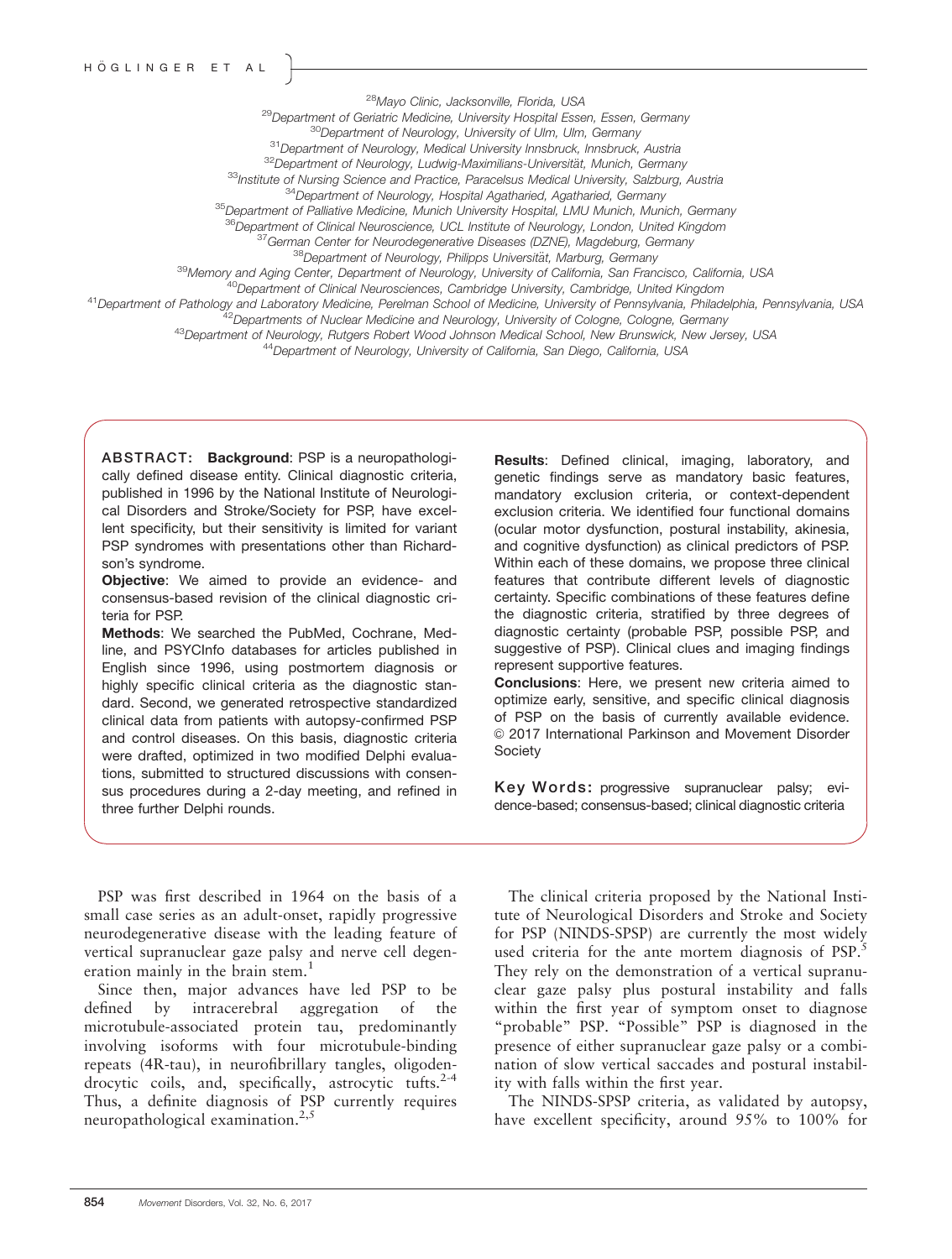probable PSP and around 80% to 93% for possible PSP.<sup>6-8</sup> The combination of early onset postural instability and falls with vertical ocular motor dysfunction is now usually referred to as Richardson's syndrome (PSP-RS)<sup>9</sup> and is well captured by the NINDS-SPSP criteria.<sup>10</sup> However, the criteria's sensitivity for PSP overall is limited (median, 24%; range, 14%–83%) at the first clinical visit.<sup>5,7,8,11-13</sup> Diagnosis is typically made 3 to 4 years after onset of first symptoms, when the cardinal features, that is falls and supranuclear gaze palsy, have become unequivocally apparent.<sup>13</sup> Whereas inadequate ocular motor examinations may partly explain the low sensitivity early in the disease course, the NINDS-SPSP criteria also have low sensitivity for PSP patients presenting with variant PSP syndromes syndromes other than PSP-RS.<sup>10</sup>

Patients with autopsy-confirmed PSP have been reported with variant PSP clinical presentations, including initial predominance of ocular motor dysfunction  $(PSP-OM),$ <sup>10,14</sup> postural instability (PSP-PI),<sup>10,15</sup> Parkinsonism resembling idiopathic Parkinson's disease  $(PSP-P)$ ,  $9,11,16$  frontal lobe cognitive or behavioral presentations (PSP-F), including behavioral variant frontotemporal dementia  $(bvFTD),^{14,17-19}$  progressive gait freezing (PSP-PGF),20-22 corticobasal syndrome (PSP- $CBS$ ),<sup>23-26</sup> primary lateral sclerosis (PSP-PLS),<sup>27,28</sup> cerebellar ataxia (PSP-C), $29-32$  and speech/language disorders (PSP-SL), including nonfluent/agrammatic primary progressive aphasia (nfaPPA) and progressive apraxia of speech (AOS).33-36 Patients with presentations other than PSP-RS occurred in 76% of autopsy-confirmed PSP cases in a recent series and met the NINDS-SPSP criteria at significantly lower frequencies and longer latencies from symptom onset.<sup>10</sup>

Thus, early and reliable diagnosis of PSP remains a major clinical challenge, but is justifiably demanded by patients and their carers and is highly important for estimation of prognosis, appropriate allocation to therapeutic trials, and development of new diagnostic tools. Therefore, the International Parkinson and Movement Disorder Society (MDS)-endorsed PSP Study Group set out to provide an evidence- and consensus-based revision of the NINDS-SPSP criteria. We aimed at improving the clinical detection of underlying PSP pathology by maintaining high diagnostic sensitivity for PSP-RS, improving sensitivity for early and variant PSP presentations, and achieving high specificity versus alternative diagnoses such as Parkinson's disease (PD), MSA with predominant parkinsonism (MSA-P), corticobasal syndrome (CBS) attributed to corticobasal degeneration (CBD) or alternative proteinopathies, and frontotemporal lobar degeneration (from any underlying non-PSP/CBD proteinopathy) presenting as bvFTD (FTLD-bvFTD).

Here, we propose official MDS clinical diagnostic criteria for PSP (MDS-PSP criteria) for use in research and clinical practice.

# Methodology of Criteria Generation

The MDS-PSP criteria were generated by the MDS-PSP study group in a three-step approach.

First, we performed a systematic literature review covering the time since publication of the NINDS-SPSP criteria. In brief, the steering committee (G.U.H., M.S., A.L.B., L.I.G., and I.L.) assembled expert working groups for specific questions relevant to the diagnosis of PSP. We searched the PubMed, Cochrane, Medline, and PSYCInfo databases for articles, systematic reviews, and meta-analyses published in English from 1996 to 2015, applying either postmortem diagnosis or the NINDS-SPSP criteria. Study group members were encouraged to add relevant articles to be considered throughout the project period (end of 2016), particularly those published after 2015. The literature was analyzed following the Scottish Intercollegiate Guidelines Network recommendations.<sup>37</sup> From  $N = 5,903$  identified articles,  $N = 462$  met the inclusion standards. The literature-based evidence was then summarized by the working groups for imaging and clinical aspects and is published in detail in accompanying papers in this issue of Movement Disorders.<sup>38,39</sup>

Second, we collected the largest autopsy-confirmed case series reported so far for PSP and disease controls (CBD, MSA-P, PD, and FTLD-bvFTD) from nine brain banks with a proven track record of a close collaboration with tertiary clinical referral centers, both with excellent experience in neurodegenerative diseases (Amsterdam, Netherlands; Baltimore, MD; Barcelona, Spain; Bordeaux, France; London, UK; Lund, Sweden; Munich, Germany; Philadelphia, PA; and Saskatchewan, Canada). High-quality original natural history data were available from patients with autopsyconfirmed PSP  $(N = 206)$ , CBD  $(N = 54)$ , MSA-P  $(N = 51)$ , PD  $(N = 53)$ , and FTLD-bvFTD  $(N = 73)$ . We extracted demographic data and predefined clinical features (absence/presence/onset) in a standardized manner locally from the clinical records and collected them centrally. These data were used to estimate and stratify the diagnostic value of the clinical items selected from a comprehensive literature review and are reported in detail in an accompanying paper.<sup>38</sup>

Third, on the basis of the evidence obtained in the first two steps, the steering committee drafted an initial proposal of the criteria, which was distributed to the MDS-PSP study group members. They provided written feedback to the process coordinator (G.U.H.), who incorporated the comments into optimized criteria in two modified Delphi rounds. In March 2016, the group convened for a 2-day consensus meeting in Munich to present and discuss all aspects of the criteria (structure, basic features, exclusion criteria, core functional domains, operationalized clinical features, supportive findings, imaging, biomarkers, and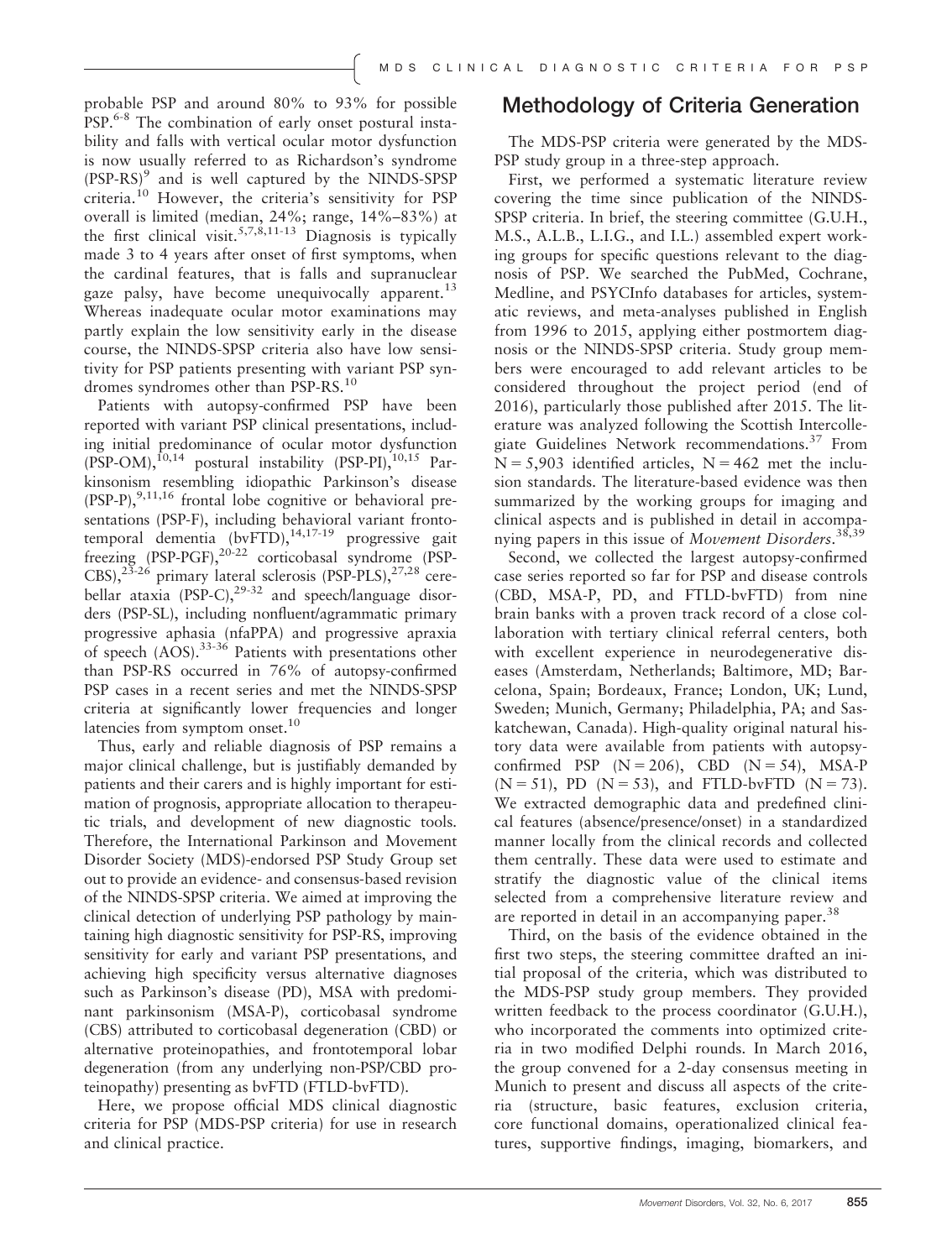B1: Mandatory

inclusion criteria

B2: Mandatory exclusion criteria<sup>a</sup>

B3: Context dependent exclusion criteria<sup>a,b</sup>

- 1. Sporadic occurrence\*
- 2. Age 40 or older at onset\*\* of first PSP-related symptom\*\*\*
- 3. Gradual progression of PSP-related symptoms\*\*\*

Clinical findings

- 1. Predominant, otherwise unexplained impairment of episodic memory, suggestive of AD
- 2. Predominant, otherwise unexplained autonomic failure, e.g., orthostatic hypotension (orthostatic reduction in blood pressure after 3 minutes standing  $\geq$  30 mm Hg systolic or  $\geq$  15 mm Hg diastolic), suggestive of multiple system atrophy or Lewy body disease
- 3. Predominant, otherwise unexplained visual hallucinations or fluctuations in alertness,
- suggestive of dementia with Lewy bodies
- 4. Predominant, otherwise unexplained multisegmental upper and lower motor neuron signs,
- suggestive of motor neuron disease (pure upper motor neuron signs are *not* an exclusion criterion)
- 5. Sudden onset or step-wise or rapid progression of symptoms, in conjunction with corresponding imaging or laboratory findings, suggestive of vascular etiology, autoimmune encephalitis, metabolic encephalopathies, or prion disease
- 6. History of encephalitis
- 7. Prominent appendicular ataxia
- 8. Identifiable cause of postural instability, e.g., primary sensory deficit, vestibular dysfunction, severe spasticity, or lower motor neuron syndrome

Imaging findings

- 1. Severe leukoencephalopathy, evidenced by cerebral imaging
- 2. Relevant structural abnormality, e.g., normal pressure or obstructive hydrocephalus; basal ganglia, diencephalic,
- mesencephalic, pontine or medullary infarctions, hemorrhages, hypoxic-ischemic lesions, tumors, or malformations Imaging findings
	- 1. In syndromes with sudden onset or step-wise progression, exclude stroke, cerebral autosomal dominant arteriopathy with subcortical infarcts and leukoencephalopathy (CADASIL) or severe cerebral amyloid angiopathy, evidenced by diffusion-weighted imaging (DWI), fluid attenuated inversion recovery, or T2\*-MRI
	- 2. In cases with very rapid progression, exclude cortical and subcortical hyperintensities on DWI-MRI suggestive of prion disease

#### Laboratory findings

- 1. In patients with PSP-CBS, exclude primary AD pathology (typical CSF constellation [i.e., both elevated total tau/phospho-tau protein and reduced  $\beta$ -amyloid 42] or pathological  $\beta$ -amyloid PET imaging)
- 2. In patients aged < 45 years, exclude
	- a. Wilson's disease (e.g., reduced serum ceruloplasmin, reduced total serum copper, increased copper in 24 hour urine, and Kayser-Fleischer corneal ring)
	- b. Niemann-Pick disease, type C (e.g., plasma cholestan-3ß,5a,6ß-triol level, filipin test on skin fibroblasts)
	- c. Hypoparathyroidism
	- d. Neuroacanthocytosis (e.g., Bassen-Kornzweig, Levine Critchley, McLeod disease)
	- e. Neurosyphilis
- 3. In rapidly progressive patients, exclude
	- a. Prion disease (e.g., elevated 14-3-3, neuron-specific enolase, very high total tau protein [>1,200 pg/mL], or positive real-time quaking-induced conversion in CSF)
	- b. Paraneoplastic encephalitis (e.g., anti-Ma1, Ma2 antibodies)
- 4. In patients with suggestive features (i.e., gastrointestinal symptoms, arthralgias, fever, younger age, and atypical neurological features such as myorhythmia), exclude Whipple's disease (e.g., T. Whipplei DNA polymerase chain reaction in CSF)

Genetic findings $c$ 

- 1. MAPT rare variants (mutations) are no exclusion criterion, but their presence defines inherited, as opposed to sporadic PSP.
- 2. MAPT H2 haplotype homozygosity is not an exclusion criterion, but renders the diagnosis unlikely.
- 3. LRRK2 and Parkin rare variants have been observed in patients with autopsy confirmed PSP, but their causal relationship is unclear so far.
- 4. Known rare variants in other genes are exclusion criteria, because they may mimic aspects of PSP clinically, but differ neuropathologically; these include
	- a. Non-MAPT associated frontotemporal dementia (e.g., C9orf72, GRN, FUS, TARDBP, VCP, CHMP2B)
	- b. PD (e.g., SYNJ1, GBA)
	- c. AD (APP, PSEN1, PSEN2)
	- d. Niemann-Pick disease, type C (NPC1, NPC2)
	- e. Kufor-Rakeb syndrome (ATP13A2)
	- f. Perry syndrome (DCTN1)
	- g. Mitochondrial diseases (POLG, mitochondrial rare variants)
	- h. Dentatorubral pallidoluysian atrophy (ATN1)
	- i. Prion-related diseases (PRNP)
	- j. Huntington's disease (HTT)
	- k. Spinocerebellar ataxia (ATXN1, 2, 3, 7, 17)

\*\*MAPT rare variants carriers may have earlier disease onset.

<sup>a</sup>Suggestive of other conditions, which may mimic aspects of PSP clinically.

<sup>\*</sup>MAPT rare variants (mutations) may lead to inherited phenocopies of the sporadic disease with a Mendelian trait pattern.

<sup>\*\*\*</sup>Consider any new onset neurological, cognitive, or behavioral deficit that subsequently progresses during the clinical course in absence of other identifiable cause as a PSP-related symptom.

<sup>&</sup>lt;sup>b</sup>Need to be verified only if suggestive clinical findings are present.

c Perform genetic counseling and testing, if at least one first- or second-degree relative has a PSP-like syndrome with a Mendelian inheritance trait or known rare variants; high-risk families may be identified as described elsewhere49; the list of genes proposed reflects current knowledge and will evolve with time.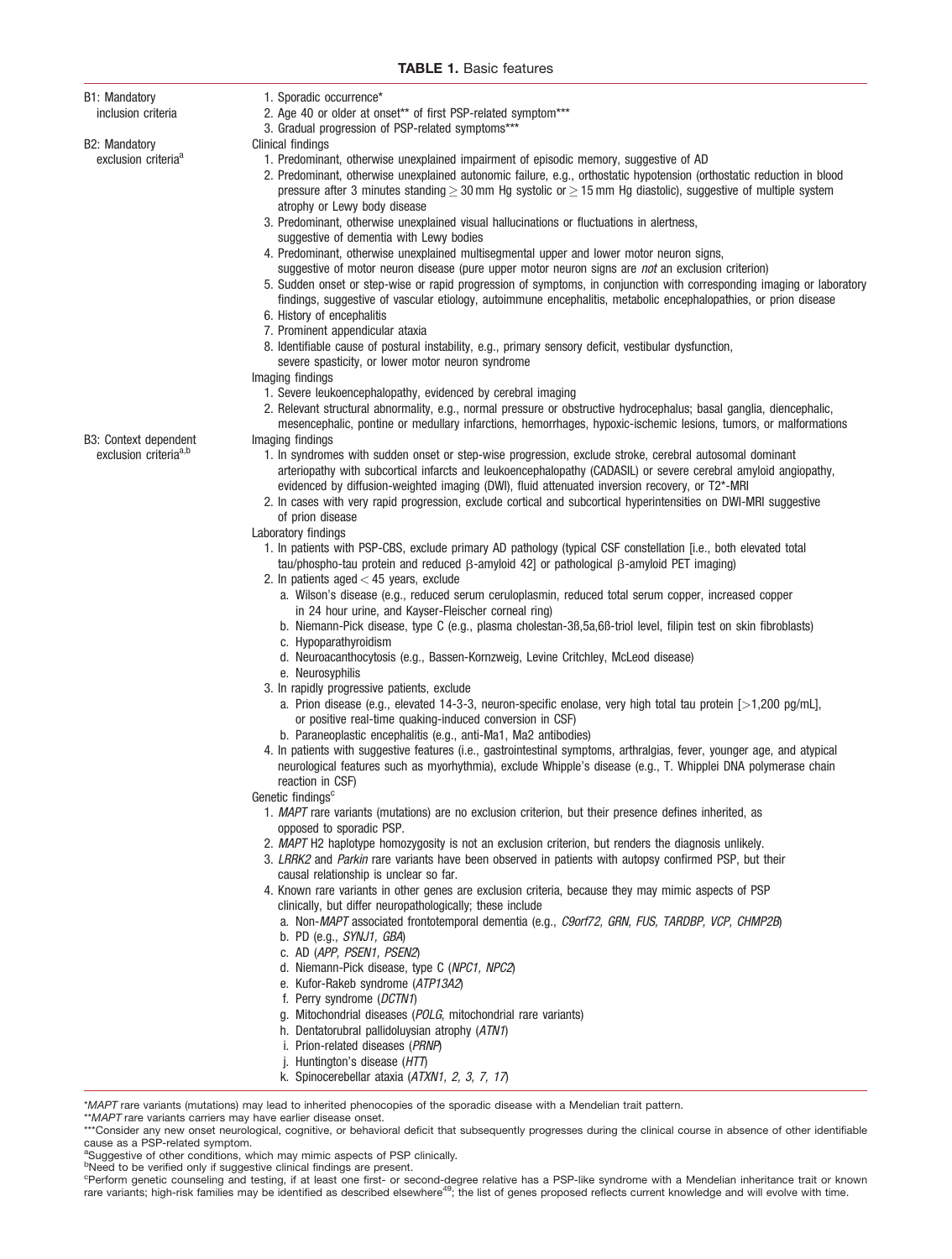#### TABLE 2. Core clinical features

|                        | <b>Functional Domain</b>                                           |                                                                    |                                                                                 |                                                                                                       |  |
|------------------------|--------------------------------------------------------------------|--------------------------------------------------------------------|---------------------------------------------------------------------------------|-------------------------------------------------------------------------------------------------------|--|
| Levels of<br>Certainty | Ocular Motor<br>Dysfunction                                        | Postural Instability                                               | Akinesia                                                                        | Cognitive Dysfunction                                                                                 |  |
| Level 1                | 01:<br>Vertical supranuclear                                       | P1:<br>Repeated unprovoked falls                                   | A1:<br>Progressive gait freezing                                                | C1:<br>Speech/language disorder, <i>i.e.</i> ,                                                        |  |
|                        | gaze palsy                                                         | within 3 years                                                     | within 3 years                                                                  | nonfluent/agrammatic<br>variant of primary progressive<br>aphasia or progressive apraxia<br>of speech |  |
| Level 2                | 02:                                                                | P2:                                                                | A2:                                                                             | $C2$ :                                                                                                |  |
|                        | Slow velocity of<br>vertical saccades                              | Tendency to fall on the<br>pull-test within 3 years                | Parkinsonism, akinetic-rigid,<br>predominantly axial, and<br>levodopa resistant | Frontal cognitive/behavioral<br>presentation                                                          |  |
| Level 3                | 03:                                                                | P3:                                                                | A3:                                                                             | $C3$ :                                                                                                |  |
|                        | Frequent macro square<br>wave jerks or<br>"eyelid opening apraxia" | More than two steps<br>backward on the pull-test<br>within 3 years | Parkinsonism, with tremor<br>and/or asymmetric and/or<br>levodopa responsive    | Corticobasal syndrome                                                                                 |  |

Levels with lower numbers are considered to contribute higher certainty to a diagnosis of PSP than levels with higher numbers. Operationalized definitions of the core clinical features are provided in Table 4.

genetics). For each of these items, the data obtained in the first two steps were presented by the subgroup coordinators. Thereafter, the written draft of the criteria was discussed stepwise. Modifications were integrated until the entire group unanimously agreed to the items under discussion. After the meeting, the written document was circulated again and optimized in three further Delphi rounds, in particular, dealing with precise wording, operationalized definition of clinical examination guidelines, and newly evolving aspects, such as tau PET imaging. After final approval, the current manuscript was written (G.U.H.) and circulated to incorporate final modifications.

Here, we present the MDS clinical diagnostic criteria for PSP.

#### Basic Features

Basic features need to be present in a patient in order to be considered for the diagnosis of PSP of any phenotype and at any stage (Table 1). Mandatory inclusion criteria (Table 1, B1) indicate the presence of a sporadic, adult-onset, gradually progressive neurodegenerative disease. Mandatory exclusion criteria (Table 1, B2) rule out PSP and need to be applied in any patient. Context-dependent exclusion criteria (Table 1, B3) also rule out PSP, but should be applied only in patients presenting with suggestive, unusual clinical features justifying further investigation.

### Core Features

We propose four core functional domains as characteristic clinical manifestations of PSP (ocular motor dysfunction [O], postural instability [P], akinesia [A], and cognitive dysfunction [C]; Table 2). In each

domain, we propose three characteristic core clinical features, stratified by presumed levels of certainty (1 [highest], 2 [mid], and 3 [lowest]) that they contribute to the diagnosis of PSP (Table 2).

#### Supportive Features

Supportive features (Table 3) are those having positive predictive values insufficient to qualify them as diagnostic features, but sufficient to provide helpful ancillary evidence to increase informal diagnostic confidence. These are classified as clinical clues (CC1– CC4) and imaging findings (IF1, IF2).

#### Operationalized Definitions

The core clinical features, supportive clinical clues, and supportive imaging findings were operationalized in an attempt to standardize the application of the MDS-PSP criteria (Table 4).

| <b>TABLE 3.</b> Supportive features |  |  |
|-------------------------------------|--|--|
|-------------------------------------|--|--|

| <b>Clinical Clues</b>                      | Imaging Findings                                           |  |  |
|--------------------------------------------|------------------------------------------------------------|--|--|
| CC1:<br>Levodopa-resistance                | IF1:<br>Predominant midbrain atrophy or<br>hypometabolism  |  |  |
| $CC2$ :<br>Hypokinetic, spastic dysarthria | IF2:<br>Postsynaptic striatal dopaminergic<br>degeneration |  |  |
| CC3:<br>Dysphagia                          |                                                            |  |  |
| CC4:<br>Photophobia                        |                                                            |  |  |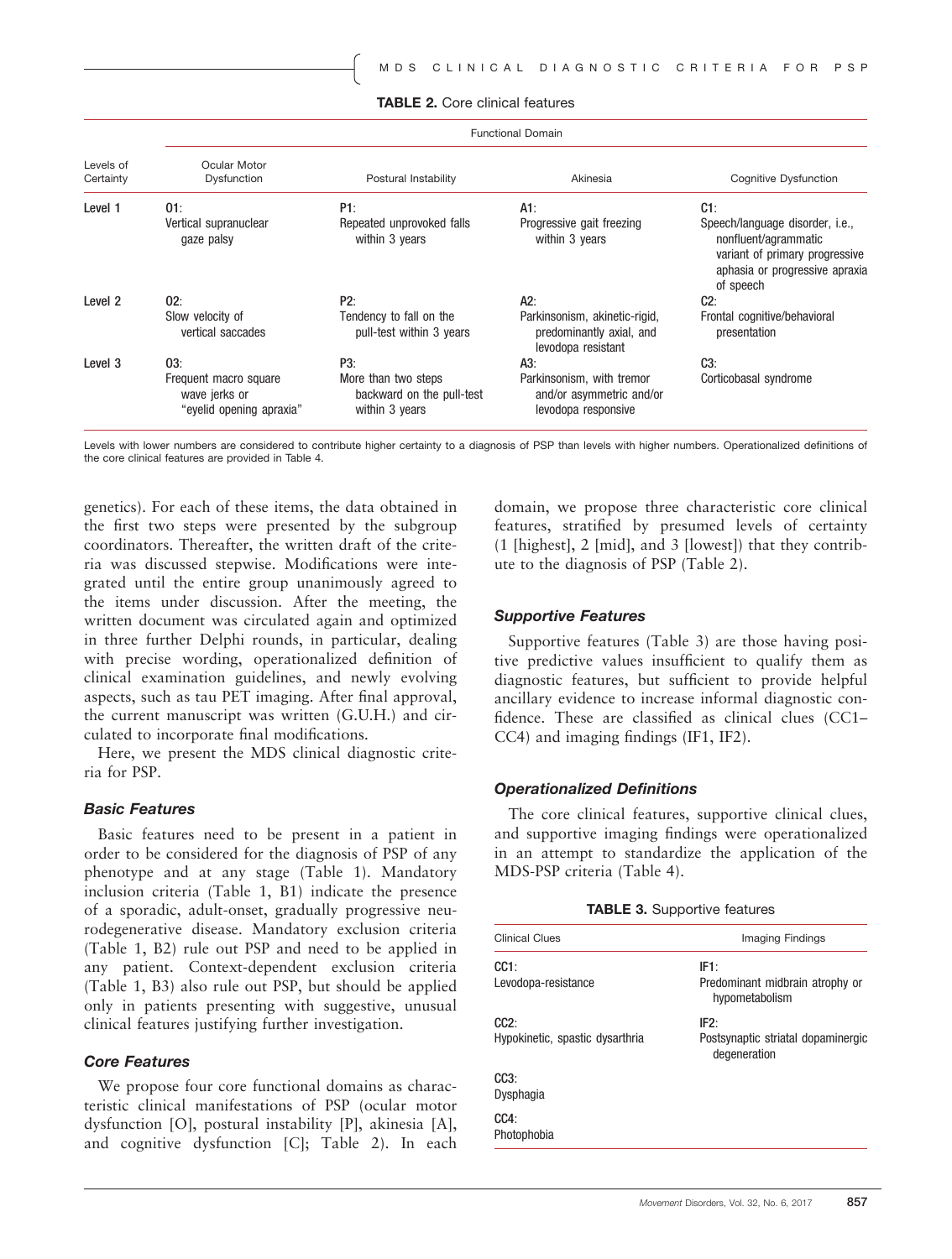TABLE 4. Operationalized definitions of core clinical features, supportive clinical clues, and supportive imaging findings

| Domain         | Feature                                                                        | Definition                                                                                                                                                                                                                                                                                                                                                                                                                                                                                                                                                                                                                                                                                                                                                                                                                                                                                                                                                                          |  |  |
|----------------|--------------------------------------------------------------------------------|-------------------------------------------------------------------------------------------------------------------------------------------------------------------------------------------------------------------------------------------------------------------------------------------------------------------------------------------------------------------------------------------------------------------------------------------------------------------------------------------------------------------------------------------------------------------------------------------------------------------------------------------------------------------------------------------------------------------------------------------------------------------------------------------------------------------------------------------------------------------------------------------------------------------------------------------------------------------------------------|--|--|
| 01             | Ocular motor dysfunction<br>Vertical supranuclear gaze palsy                   | A clear limitation of the range of voluntary gaze in the vertical more than in the horizontal plane,                                                                                                                                                                                                                                                                                                                                                                                                                                                                                                                                                                                                                                                                                                                                                                                                                                                                                |  |  |
|                |                                                                                | affecting both up- and downgaze, more than expected for age, which is overcome by activation<br>with the vestibulo-ocular reflex; at later stages, the vestibulo-ocular reflex may be lost, or the<br>maneuver prevented by nuchal rigidity.                                                                                                                                                                                                                                                                                                                                                                                                                                                                                                                                                                                                                                                                                                                                        |  |  |
| 02             | Slow velocity of vertical saccades                                             | Decreased velocity (and amplitude) of vertical greater than horizontal saccadic eye movements;<br>this may be established by quantitative measurements of saccades, such as infrared<br>oculography, or by bedside testing; gaze should be assessed by command<br>("Look at the flicking finger") rather than by pursuit ("Follow my finger"), with the<br>target $>$ 20 degrees from the position of primary gaze; to be diagnostic, saccadic<br>movements are slow enough for the examiner to see their movement (eye rotation),<br>rather than just initial and final eye positions in normal subjects; a delay in saccade<br>initiation is not considered slowing; findings are supported by slowed or absent fast                                                                                                                                                                                                                                                              |  |  |
| 03             | Frequent macro square wave jerks<br>or "eyelid opening apraxia"                | components of vertical optokinetic nystagmus (i.e., only the slow following<br>component may be retained).<br>Macro square wave jerks are rapid involuntary saccadic intrusions during fixation,<br>displacing the eye horizontally from the primary position, and returning it to the<br>target after 200 to 300 milliseconds; most square wave jerks are $<$ 1 degree in<br>amplitude and rare in healthy controls, but up to 3 to 4 degrees and more frequent<br>$($ >10/min) in PSP. <sup>50</sup> "Eyelid opening apraxia" is an inability to voluntarily initiate<br>eyelid opening after a period of lid closure in the absence of involuntary forced<br>eyelid closure (i.e., blepharospasm); the term is written in quotation marks because<br>the inability to initiate evelid opening is often attributed to activation of the pretarsal<br>component of the orbicularis oculi (i.e., pretarsal blepharospasm) rather than failure<br>to activate the levator palpebrae. |  |  |
| P1             | Postural instability<br>Repeated unprovoked falls within                       | Spontaneous loss of balance while standing, or history of more than one unprovoked fall,                                                                                                                                                                                                                                                                                                                                                                                                                                                                                                                                                                                                                                                                                                                                                                                                                                                                                            |  |  |
| P2             | 3 years<br>Tendency to fall on the pull-test<br>within 3 years                 | within 3 years after onset of PSP-related features.<br>Tendency to fall on the pull-test if not caught by examiner, within 3 years after onset of<br>PSP-related features. The test examines the response to a quick, forceful pull on the<br>shoulders with the examiner standing behind the patient and the patient standing<br>erect with eyes open and feet comfortably apart and parallel, as described in                                                                                                                                                                                                                                                                                                                                                                                                                                                                                                                                                                     |  |  |
| P <sub>3</sub> | More than two steps backward on<br>the pull-test within 3 years                | the MDS-UPDRS item 3.12.<br>More than two steps backward, but unaided recovery, on the pull-test, within<br>3 years after onset of PSP-related features.                                                                                                                                                                                                                                                                                                                                                                                                                                                                                                                                                                                                                                                                                                                                                                                                                            |  |  |
| Akinesia<br>A1 | Progressive gait freezing within<br>3 years                                    | Sudden and transient motor blocks or start hesitation are predominant within<br>3 years after onset of PSP-related symptoms, progressive and not responsive<br>to levodopa; in the early disease course, akinesia may be present, but limb                                                                                                                                                                                                                                                                                                                                                                                                                                                                                                                                                                                                                                                                                                                                          |  |  |
| A2             | Parkinsonism, akinetic-rigid,<br>predominantly axial and<br>levodopa resistant | rigidity, tremor, and dementia are absent or mild.<br>Bradykinesia and rigidity with axial predominance, and levodopa resistance<br>(see Clinical Clue CC1 for operationalized definition).                                                                                                                                                                                                                                                                                                                                                                                                                                                                                                                                                                                                                                                                                                                                                                                         |  |  |
| A3             | Parkinsonism, with tremor and/or<br>asymmetric and/or levodopa<br>responsive   | Bradykinesia with rigidity and/or tremor, and/or asymmetric predominance of<br>limbs, and/or levodopa responsiveness (see Clinical Clue CC1 for<br>operationalized definition).                                                                                                                                                                                                                                                                                                                                                                                                                                                                                                                                                                                                                                                                                                                                                                                                     |  |  |
|                | Cognitive dysfunction                                                          |                                                                                                                                                                                                                                                                                                                                                                                                                                                                                                                                                                                                                                                                                                                                                                                                                                                                                                                                                                                     |  |  |
| C1             | Speech/language disorder                                                       | Defined as at least one of the following features, which has to be persistent<br>(rather than transient):<br>1. Nonfluent/agrammatic variant of primaryLoss of grammar and/or telegraphic speech or writing<br>progressive aphasia (nfaPPA) or<br>2. Progressive apraxia of speech (AOS)<br>Effortful, halting speech with inconsistent speech<br>sound errors and distortions or slow syllabically<br>segmented prosodic speech patterns<br>with spared single-word comprehension, object knowledge, and word retrieval during sentence                                                                                                                                                                                                                                                                                                                                                                                                                                            |  |  |
| C2             | Frontal cognitive/behavioral<br>presentation                                   | repetition.<br>Defined as at least three of the following features, which have to be persistent (rather than transient):<br>Reduced level of interest, initiative, and spontaneous<br>1. Apathy<br>activity; clearly apparent to informant or patient.                                                                                                                                                                                                                                                                                                                                                                                                                                                                                                                                                                                                                                                                                                                              |  |  |
|                |                                                                                | Slowed thinking; clearly apparent to informant or patient.<br>2. Bradyphrenia                                                                                                                                                                                                                                                                                                                                                                                                                                                                                                                                                                                                                                                                                                                                                                                                                                                                                                       |  |  |

(Continued)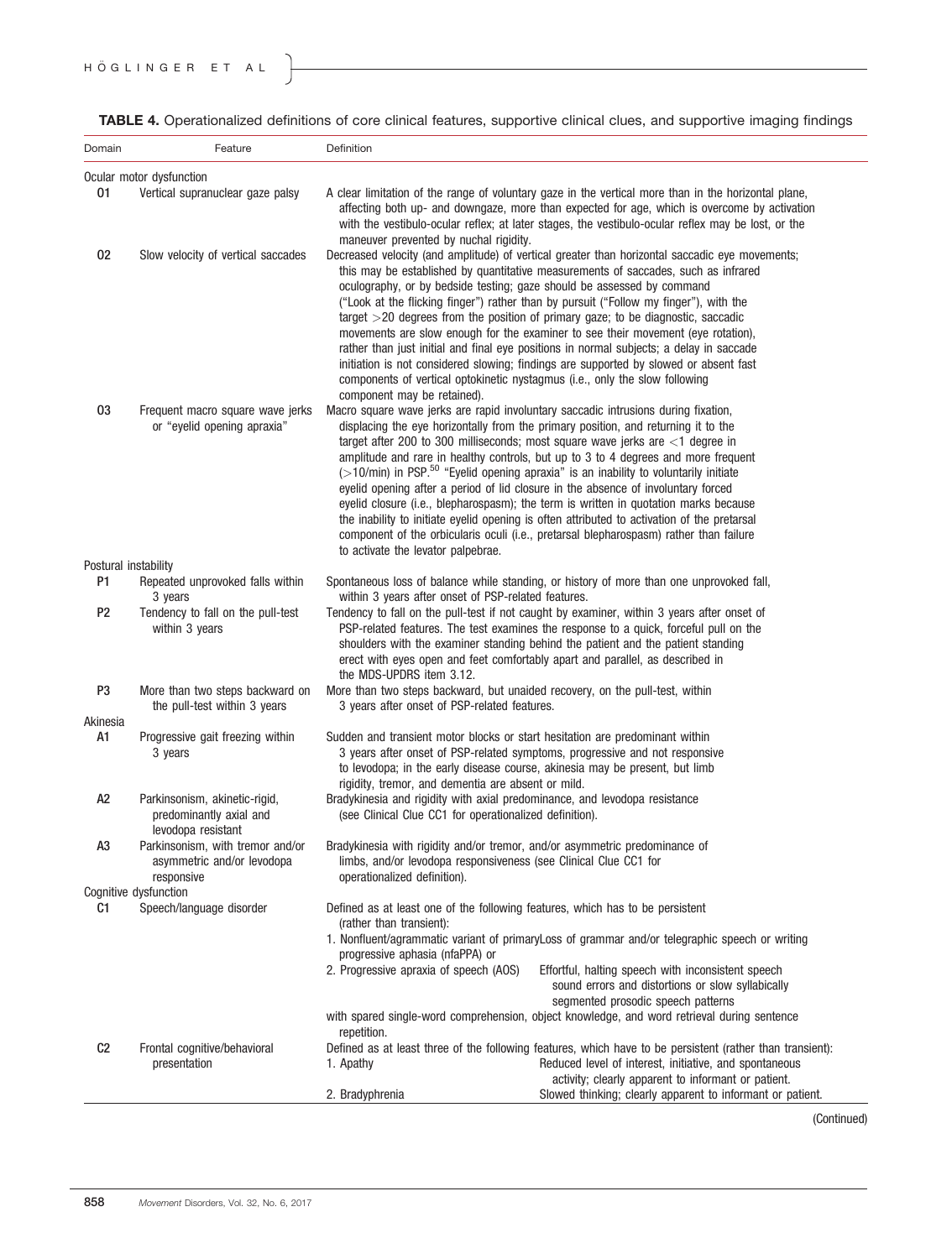| Domain                       | Feature                                         | Definition                                         |                                                                                                                                                                                                                                                                                                                                                                 |
|------------------------------|-------------------------------------------------|----------------------------------------------------|-----------------------------------------------------------------------------------------------------------------------------------------------------------------------------------------------------------------------------------------------------------------------------------------------------------------------------------------------------------------|
|                              |                                                 | 3. Dysexecutive syndrome                           | E.g., reverse digit span, Trails B or Stroop test,<br>Luria sequence (at least 1.5 standard<br>deviations below mean of age- and<br>education-adjusted norms).                                                                                                                                                                                                  |
|                              |                                                 | 4. Reduced phonemic verbal fluency                 | E.g., "D, F, A, or S" words per minute<br>(at least 1.5 standard deviations below mean of<br>age- and education-adjusted norms).                                                                                                                                                                                                                                |
|                              |                                                 | 5. Impulsivity, disinhibition, or<br>perseveration | E.g., socially inappropriate behaviors, overstuffing<br>the mouth when eating, motor recklessness,<br>applause sign, palilalia, echolalia.                                                                                                                                                                                                                      |
| C <sub>3</sub><br><b>CBS</b> |                                                 |                                                    | Defined as at least one sign each from the following two groups (may be asymmetric or symmetric):                                                                                                                                                                                                                                                               |
|                              |                                                 | 1. Cortical signs                                  | a. Orobuccal or limb apraxia.<br>b. Cortical sensory deficit.<br>c. Alien limb phenomena.<br>(more than simple levitation).                                                                                                                                                                                                                                     |
|                              |                                                 | 2. Movement disorder signs                         | a. Limb rigidity.<br>b. Limb akinesia.<br>c. Limb myoclonus.                                                                                                                                                                                                                                                                                                    |
| Clinical clues               |                                                 |                                                    |                                                                                                                                                                                                                                                                                                                                                                 |
| CC <sub>1</sub>              | Levodopa resistance                             |                                                    | Levodopa resistance is defined as improvement of the<br>MDS-UPDRS motor scale by $\leq$ 30%; to fulfill this criterion<br>patients should be assessed having been given<br>at least 1,000 mg (if tolerated) at least 1 month OR once<br>patients have received this treatment they could be formally<br>assessed following a challenge dose of at least 200 mg. |
| CC <sub>2</sub>              | Hypokinetic, spastic dysarthria                 |                                                    | Slow, low volume and pitch, harsh voice.                                                                                                                                                                                                                                                                                                                        |
| CC <sub>3</sub>              | Dysphagia                                       |                                                    | Otherwise unexplained difficulty in swallowing, severe<br>enough to request dietary adaptations.                                                                                                                                                                                                                                                                |
| CC4                          | Photophobia                                     |                                                    | Intolerance to visual perception of light attributed to<br>adaptative dysfunction.                                                                                                                                                                                                                                                                              |
| Imaging findings             |                                                 |                                                    |                                                                                                                                                                                                                                                                                                                                                                 |
| IF <sub>1</sub>              | Predominant midbrain atrophy or hypometabolism  |                                                    | Atrophy or hypometabolism predominant in midbrain<br>relative to pons, as demonstrated, e.g., by MRI or $[^{18}F]DG-PET$ .                                                                                                                                                                                                                                      |
| IF <sub>2</sub>              | Postsynaptic striatal dopaminergic degeneration |                                                    | Postsynaptic striatal dopaminergic degeneration,<br>as demonstrated, e.g., by $[^{123}$ [IBZM-SPECT or $[^{18}F]$ -DMFP-PET.                                                                                                                                                                                                                                    |

#### TABLE 4. Continued

### Certainty Levels

Four levels of diagnostic certainty are proposed (Table 5). Definite PSP is the neuropathological gold standard defining the disease entity, regardless of its clinical presentation. Probable PSP is diagnosed in the presence of a combination of clinical features with high specificity. Possible PSP is diagnosed in the presence of clinical features considered to substantially increase the sensitivity for PSP. Clinical syndromes suggestive of PSP have features that alone or in combination may constitute early, subtle evidence for PSP with modest, but still useful, positive predictive value. Additional presence of imaging findings (IF1 or IF2) qualifies for the label imaging supported diagnosis.

### Predominance Types

Clinical predominance types are determined based on the combination of clinical features (Table 5). These include PSP-RS, PSP-OM, PSP-PI, PSP-P, PSP-F, PSP-PGF, PSP-CBS, and PSP-SL, per our literature analysis reported in an accompanying article.<sup>38</sup> Patients with possible PSP-SL or PSP-CBS also qualify for the diagnosis of a probable 4R-tauopathy.

## **Discussion**

Here, we propose new MDS-PSP criteria, which are aimed to optimize early, sensitive, and specific clinical diagnosis of PSP on the basis of currently available evidence. They are intended for use in both clinical practice and research, including the diagnosis of early and variant PSP for clinical trials.

The new diagnostic criteria accept the neuropathological examination as the gold standard to define  $\overrightarrow{PSP}$  as a disease entity.<sup>2-4,40</sup> The appropriateness of this definition is demonstrated by the unique morphological (e.g., tufted astrocytes, globose tangles), $3,4$  biochemical (e.g., straight filaments,  $4R$ -tauopathy), $3,4$  and genetic features (e.g., the statistically robust findings obtained in a genome-wide association study) $41$  obtained in patients on the basis of this disease definition.

The development of the MDS-PSP clinical criteria was based on the NINDS-SPSP criteria, which are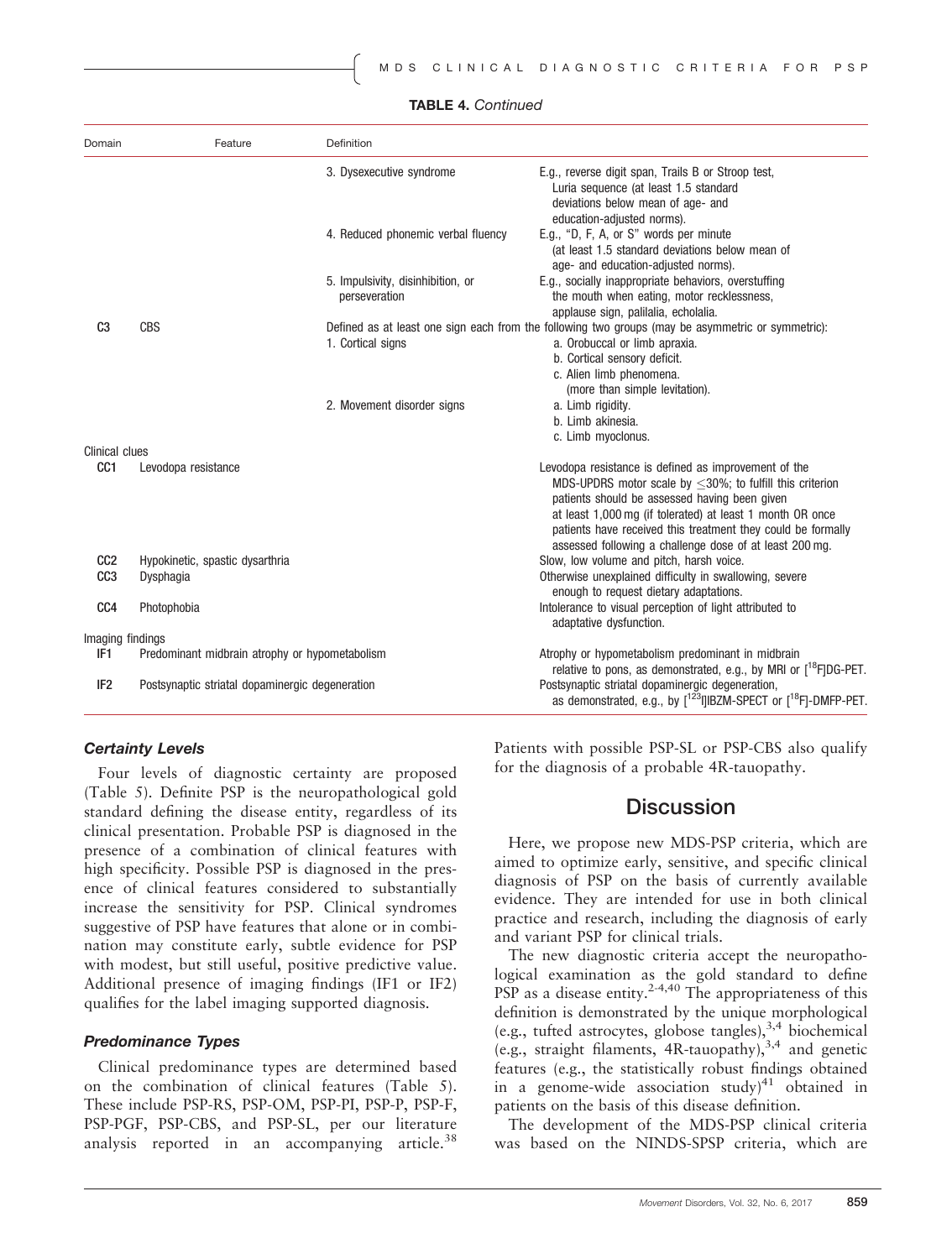| <b>Diagnostic Certainty</b> | Definition                                                    | Combinations                                                                                                                            | Predominance Type                                              | Abbreviation  |
|-----------------------------|---------------------------------------------------------------|-----------------------------------------------------------------------------------------------------------------------------------------|----------------------------------------------------------------|---------------|
| Definite PSP                | Gold standard defining the<br>disease entity                  | Neuropathological<br>diagnosis                                                                                                          | Any clinical presentation                                      | def. PSP      |
| Probable PSP                | Highly specific, but not very<br>sensitive for PSP            | $(01$ or $02$ ) + (P1 or P2)                                                                                                            | PSP with Richardson's<br>syndrome                              | prob. PSP-RS  |
|                             | Suitable for therapeutic and<br>biological studies            | $(01$ or $02$ ) + A1                                                                                                                    | PSP with progressive gait<br>freezing                          | prob. PSP-PGF |
|                             |                                                               | $(01$ or $02$ ) + (A2 or A3)                                                                                                            | PSP with predominant<br>parkinsonism                           | prob. PSP-P   |
|                             |                                                               | $(01$ or $02$ ) + C2                                                                                                                    | PSP with predominant frontal<br>presentation                   | prob. PSP-F   |
| Possible PSP                | Substantially more sensitive,<br>but less specific for PSP    | 01                                                                                                                                      | PSP with predominant ocular<br>motor dysfunction               | poss. PSP-OM  |
|                             | Suitable for descriptive<br>epidemiological studies and       | $02 + P3$                                                                                                                               | PSP with Richardson's<br>syndrome                              | poss. PSP-RS  |
|                             | clinical care                                                 | A <sub>1</sub>                                                                                                                          | PSP with progressive gait<br>freezing                          | poss. PSP-PGF |
|                             |                                                               | $(01$ or $02$ ) + C1                                                                                                                    | PSP with predominant speech/<br>language disorder <sup>a</sup> | poss. PSP-SL  |
|                             |                                                               | $(01$ or $02$ ) + C3                                                                                                                    | PSP with predominant CBS <sup>a</sup>                          | poss. PSP-CBS |
| Suggestive of PSP           | Suggestive of PSP, but not<br>passing the threshold for       | 02 or 03                                                                                                                                | PSP with predominant ocular<br>motor dysfunction               | s.o. PSP-OM   |
|                             | possible or probable PSP<br>Suitable for early identification | P1 or P2                                                                                                                                | PSP with predominant postural<br>instability                   | s.o. PSP-PI   |
|                             |                                                               | $03 + (P2 \text{ or } P3)$                                                                                                              | PSP with Richardson's<br>syndrome                              | s.o. PSP-RS   |
|                             |                                                               | $(A2 \text{ or } A3) + (03, P1, P2, C1,$<br>C <sub>2</sub> , C <sub>C1</sub> , C <sub>C2</sub> , C <sub>C3</sub> , or C <sub>C4</sub> ) | PSP with predominant<br>parkinsonism                           | s.o. PSP-P    |
|                             |                                                               | C <sub>1</sub>                                                                                                                          | PSP with predominant speech/<br>language disorder              | s.o. PSP-SL   |
|                             |                                                               | $C2 + (03 \text{ or } P3)$                                                                                                              | PSP with predominant frontal<br>presentation                   | s.o. PSP-F    |
|                             |                                                               | C <sub>3</sub>                                                                                                                          | PSP with predominant CBS                                       | s.o. PSP-CBS  |

TABLE 5. Degrees of diagnostic certainty, obtained by combinations of clinical features and clinical clues

The basic features B1+B2+B3 (see Table 1) apply for all probable, possible, and suggestive criteria. Core clinical features are defined by their functional domain (ocular motor dysfunction [O], postural instability [P], akinesia [A], and cognitive dysfunction [C]), and stratified by presumed levels of certainty (1 [highest], 2 [mid], 3 [lowest]) they contribute to the diagnosis of PSP (see Table 2). Supportive clinical clues (CC) are presented in Table 3. Operationalized definitions of clinical features and clinical clues are given in Table 4.

aProbable 4R-tauopathy (i.e., either PSP or CBD).

known to be very specific for the clinical prediction of pathologically defined PSP.<sup>7,8,13</sup> For this reason. NINDS-SPSP "possible" and "probable" cases are now jointly classified as probable PSP-RS, as proposed previously,<sup>42</sup> thus allowing comparability with the past published literature.

The mandatory inclusion criteria of the NINDS-SPSP criteria were largely maintained. We still consider PSP as a sporadic, not as a monogenic disease, because clinical or pathological phenocopies resulting from rare genetic variants (mutations) in MAPT do not share an identical etiology to sporadic PSP. Because sporadic occurrence does not ultimately rule out underlying monogenic inheritance, particularly in small families, MAPT sequencing may be considered, where higher certainty is warranted. We continue to set the minimum age at onset as 40, given that no autopsyconfirmed case has been demonstrated to manifest earlier, whereas some PSP look-alikes (e.g., Niemann-Pick disease, type C) may do so. We also specified the onset of PSP-related symptoms as including neurological, cognitive, or behavioral deficits to reflect current knowledge of the broad clinical spectrum over which PSP may range. Inclusion and exclusion criteria have been carefully adapted to the current state of knowledge, as presented in accompanying papers.<sup>38,39</sup>

Whereas the NINDS-SPSP criteria focused on two core functional domains (ocular motor dysfunction, postural instability), the MDS-PSP criteria added two further domains (akinesia, cognitive dysfunction). This accounts for the results obtained by hypothesis-free cluster analyses in two independent large clinicopathological series of definite PSP patients, identifying these four domains as most representative of characteristic disease manifestations. <sup>9,10</sup> Within each domain, we specified three characteristic clinical features, stratified by levels of certainty for the diagnosis of PSP. These were identified through the systematic literature review, validated quantitatively in the clinicopathological cohort, and specified where required by expert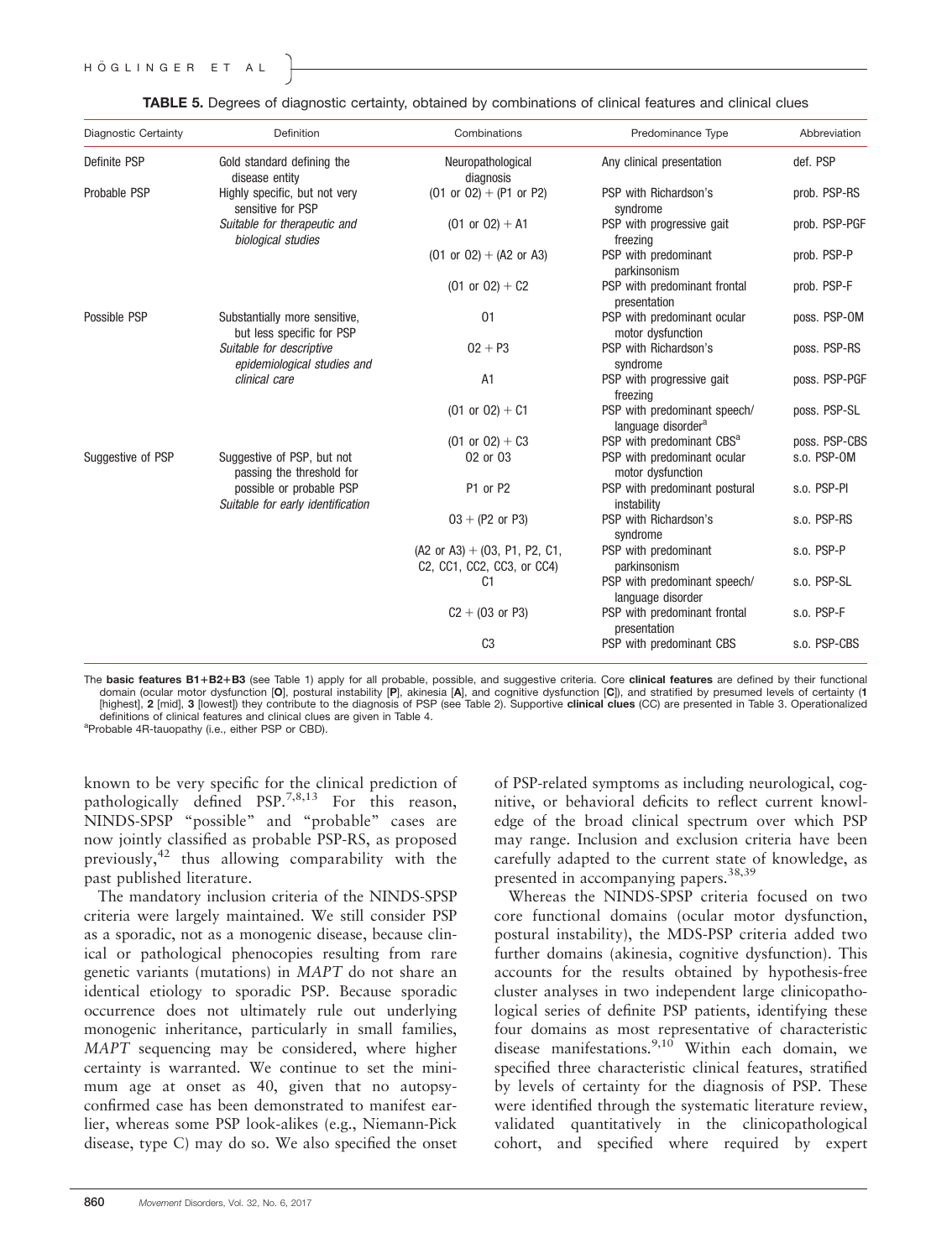consensus. Of note, these levels may coincide with a typical temporal evolution of symptoms in some (e.g., ocular motor dysfunction, postural instability), but not in other domains (e.g., akinesia, cognitive dysfunction). Using this 12-unit grid, we were able to allocate most symptoms considered as characteristic for the spectrum displayed by autopsy-confirmed PSP patients.

These 12 clinical features help to diagnose PSP with differing sensitivity and specificity<sup>38</sup>:

- high sensitivity and high specificity, for example, vertical supranuclear palsy, frequently observed in PSP with high diagnostic relevance;
- high sensitivity, but reduced specificity, for example, parkinsonism, with tremor and/or asymmetry and/or levodopa responsiveness, representing conditions that help to identify PSP patients, but depend on presence of other PSP-specific features to qualify for the diagnosis;
- low sensitivity, but high specificity, for example, progressive gait freezing within 3 years of symptom onset, representing a very rare condition, however with a very high positive predictive value for the diagnosis of PSP; and
- low sensitivity and low specificity, for example, CBS, which is observed regularly in specialized centers and needs to be considered as a possible manifestation of PSP as one of several possible underlying pathologies.

We also propose a list of supportive clinical clues to increase diagnostic confidence. We are aware of several other clinical signs that have been proposed to indicate the diagnosis of PSP, for example, retropulsion with spontaneous backward falls, falling back into a chair when precipitously attempting to rise from it without attributed caution ("rocket sign"), clumsily and unsteadily walk ("drunken sailor gait"), nuchal dystonia with retrocollis, raised eyebrows attributed to frontalis muscle overactivity ("astonished facies"), vertical wrinkles in the glabella region attributed to procerus muscle overactivity ("procerus sign"), low frequency of blinking ("Mona Lisa gaze"), and "messy-tie sign" attribute to an inability to look down when eating. Whereas these signs may indeed be helpful to raise suspicion about PSP, we found no clear evidence suggesting that they would indeed contribute reliable information to substantiate the diagnosis of PSP.

Until now, there have been no uniformly accepted clinical diagnostic criteria available for the variant PSP manifestations of neuropathologically defined PSP other than PSP-RS. Therefore, most of these cases were not identified early (or at all) for the purposes of routine clinical care, standardized acquisition of natural history data, or inclusion in therapeutic trials. Our proposed criteria overcome these limitations by providing evidence- and consensus-based guidelines to diagnose PSP-OM,<sup>10,14</sup> PSP-PI,<sup>10,15</sup> PSP-P,<sup>9,11,16</sup> PSP-F,<sup>14,17-19</sup> PSP-CBS,<sup>23-26</sup> PSP-PGF,<sup>20-22</sup> and PSP-SL.<sup>33-36</sup>

We did not attempt to provide criteria for PSP- $PLS<sup>27,28</sup>$  and PSP-C,<sup>29-32</sup> although we do acknowledge the existence of these manifestations. This decision reflects the very rare occurrence of PSP-PLS and PSP-C and the sparse published clinicopathological evidence, which was not perceived to delineate features specific enough to allow ante mortem diagnosis. The study group declined to risk including patients with predominant PLS or cerebellar ataxia, because this would have weakened the distinction of PSP from motor neuron disease and MSA-C and other adult-onset sporadic cerebellar ataxias, respectively.

The MDS-PSP clinical diagnostic criteria are stratified by diagnostic certainty and may therefore be used for different purposes. The concept underlying this stratification has been described in detail elsewhere.<sup>43</sup> The following diagnostic categories are proposed:

- "Definite PSP" can only be diagnosed by neuropathological examination at present. Currently, no other biomarker, imaging, or genetic finding with close to 100% sensitivity and specificity is available.
- "Probable PSP" is diagnosed in the presence of a combination of clinical features that may not be very sensitive for PSP, but are considered to be highly specific, thus being ideally suited for therapeutic and biological studies, where it is important to exclude non-PSP from the subject group.
- "Possible PSP" is diagnosed in the presence of clinical features that substantially increase sensitivity, but at the possible cost of decreased specificity. This category is therefore suitable for descriptive epidemiologic studies and clinical care, where it is important not to exclude any cases of true PSP. With the addition of biomarkers to increase diagnostic specificity, these individuals might also be reasonably included in a therapeutic study.
- Conditions "suggestive of PSP" represent subtle early signs of PSP, but do not meet the threshold for possible or probable PSP, and are suitable for early identification of individuals in whom the diagnosis may be confirmed as the disease evolves, thereby justifying close clinical follow-up examinations, especially in longitudinal observational studies to further characterize the natural history of PSP with the overall goal of improving diagnosis of patients in early-stage disease. This diagnostic category has been newly introduced in the MDS-PSP criteria in analogy to other progressive neurological diseases, in which defined conditions have been identified with predictable risk of converting to the established disease of interest (e.g., rapid eye movement sleep behavior disorder for PD, mild cognitive impairment for Alzheimer's disease [AD], or clinically isolated syndrome for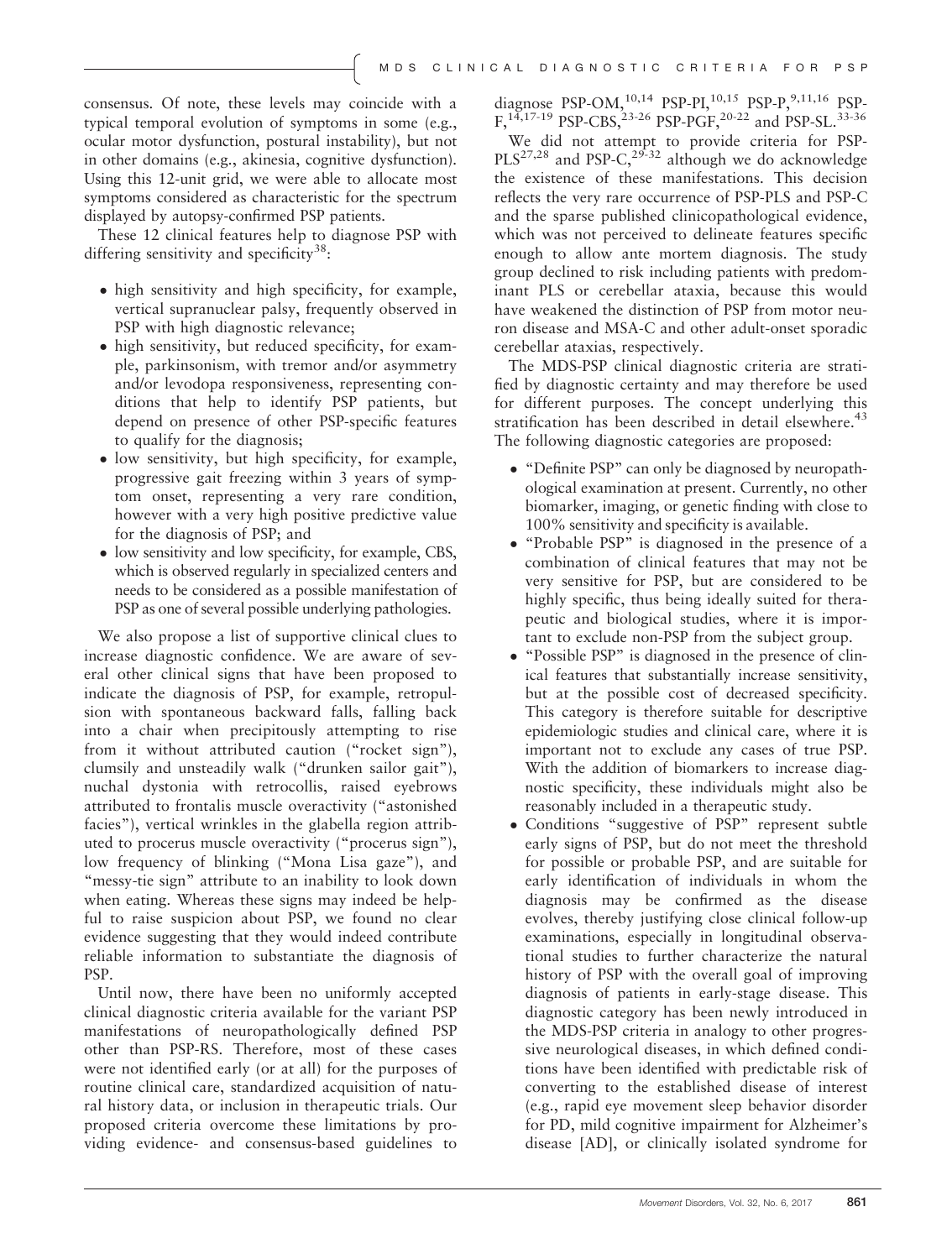multiple sclerosis). From a scientific perspective, this new category appears highly relevant for the prospective development of new clinical diagnostic tools and biomarkers permitting a diagnosis of PSP at an earlier stage. This diagnostic category would also be highly relevant for the development of disease-modifying therapies that would ideally be initiated in the very early course, before extensive neurodegeneration has occurred.

For the first time, we also introduce a new category for "probable 4R-tauopathies," comprising patients with possible PSP-SL or PSP-CBS. By introducing this category, we acknowledge that these clinically defined conditions have a high likelihood of underlying PSP or CBD pathology, provided that the corresponding context-dependent exclusion criteria to rule out AD and genetic forms of FTLD-TDP are applied. PSP and CBD are two primary tauopathies with predominant aggregation of four-repeat tau isoforms, which are very difficult to differentially diagnose without neuropathological examination. Their joint ante mortem recognition as probable 4R-tauopathies, however, may offer opportunities for neurobiological investigations of shared pathological mechanisms (e.g., previous works<sup>41,44</sup> or rational disease-modifying interventions. Obviously, all "probable" PSP categories are also probable 4R-tauopathies, however, with high probability of underlying PSP, but not CBD pathology.

We carefully evaluated the added diagnostic value obtained by supportive investigations, the results of which are presented in accompanying papers.  $38,39$  In short, we adapted the following conclusions for the MDS-PSP criteria:

- Genetic analyses do not help to support the clinical diagnosis of PSP, but known rare genetic variants (mutations) in some genes are exclusion criteria, because they may mimic aspects of PSP clinically, but differ neuropathologically. Furthermore, MAPT H2 haplotype homozygosity renders the diagnosis unlikely, but is not an exclusion criterion.
- Established fluid biomarkers do not help to support the clinical diagnosis of PSP, but can rule out alternative non-neurodegenerative diagnoses in patients with similar clinical presentations (Table 1, B3). Cerebrospinal fluid (CSF) biomarkers for AD may be useful in research investigations and help exclude patients with underlying AD neuropathology in CBS, which has a high frequency of patients with primary AD neuropathology  $(\sim 20\%)$  that can mimic PSP-CBS<sup>25,45</sup>; however, caution should be used in interpretation of these results in other forms of clinical PSP syndromes, given that secondary age-associated AD neuropathology can influence levels of CSF tau and  $\beta$ -amyloid in patients with PSP pathology.<sup>46</sup>

 Brain imaging is relevant to rule out alternative diagnoses. Demonstration of predominant midbrain atrophy or hypometabolism and/or postsynaptic striatal dopaminergic degeneration increases the diagnostic confidence in patients diagnosed on the basis of clinical features and qualifies for the label of "imaging supported diagnosis." However, only limited data are currently available, which would suggest that current imaging techniques may eventually help to anticipate or strongly consolidate the diagnosis as compared to diagnoses based on clinical features alone, given that most imaging studies have not been performed at a time point preceding the clinical diagnosis and have not been evaluated against the neuropathological gold standard. Tau-PET may evolve as an in vivo modality supportive of the pathological PSP diagnosis at the individual patient level. $47,48$ However, the currently available evidence with regard to its sensitivity and specificity, as assessed against the neuropathological gold standard, is too limited to draw firm diagnostic conclusions.

In summary, we propose the MDS clinical diagnostic criteria for PSP, incorporating the advances in knowledge about PSP and its differential diagnoses from the past 20 years. The MDS-PSP study group aims to develop a web-based tool to facilitate the broad implementation of the new criteria in clinical practice and a video-based tutorial to facilitate standardized application. The study group is engaged in international activities to validate these criteria prospectively in clinicopathological studies. We acknowledge that the MDS-PSP criteria will require continuous, adaptive modification as our understanding of PSP advances.

Acknowledgments: We thank all brain donors and their families for their generous donation allowing to advance our knowledge about PSP, clinicians for providing reliable clinical data, Ina B. Kopp for guidance in the methods of evidence-based medicine, and Judith Dams for conducting the database inquiry. G.U.H. was supported by the Deutsche Forschungsgemeinschaft (DFG; HO2402/6-2). W.H.O. is senior research professor of the charitable Hertie Foundation, Frankfurt/Main, Germany. J.L.W. and K.A.J. were supported by NIH grants R01-NS89757 and R01-DC12519. Y.C. is supported by CERCA Programme/Generalitat de Catalunya, Catalonia, Spain. Autopsy patient data from the University of Pennsylvania was obtained through NIH-funded program projects P01-AG017586, P50-NS053488, and P30-AG010124. The London Neurodegenerative Diseases Brain Bank, King's College London was supported by the MRC and Brains for Dementia Research—jointly funded by the Alzheimer's Society and Alzheimer's Research UK. H.R.M. is supported by the PSP Association and CBD-Solutions. J.B.R. is supported by the Wellcome Trust (103838) The project was supported by the Bischof Dr. Karl Golser Stiftung, CurePSP, Deutsche Forschungsgemeinschaft (DFG; HO 2402/11-1), German Center for Neurodegenerative Diseases e.V. (DZNE), German PSP Gesellschaft, Tau Consortium, UK PSP Association, and the International Parkinson and Movement Disorder Society.

# Appendix

### The MDS Endorsed PSP Study Group

Adam L. Boxer, Alex Rajput, Alexander Pantelyat, Angelo Antonini, Anthony E. Lang, Armin Giese, Brit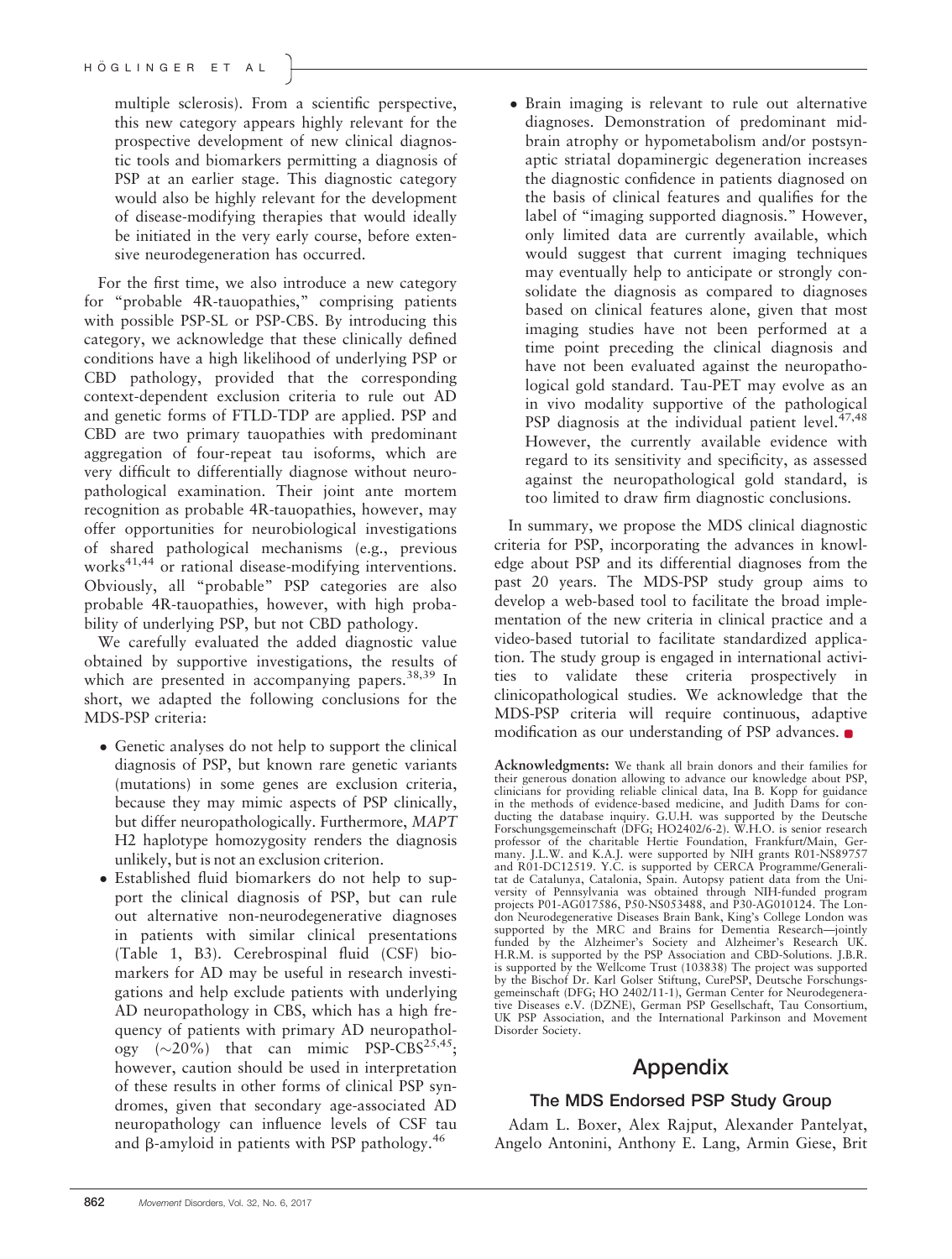Mollenhauer, Carlo Colosimo, Caroline Kurz, Christer Nilsson, Claire Troakes, David J. Irwin, Dennis W. Dickson, Ellen Gelpi, Florian Krismer, Gerard D. Schellenberg, Gesine Respondek, Gil Rabinovici, Gregor K. Wenning, Günter U. Höglinger, Huw R. Morris, Irene Litvan, James B. Rowe, Jan Kassubek, Jean-Christophe Corvol, Jennifer L. Whitwell, Johannes Levin, John van Swieten, Kailash P. Bhatia, Keith A. Josephs, Klaus Seppi, Lawrence I. Golbe, Maria Stamelou, Murray Grossman, Peter Nestor, Richard Dodel, Stefan Lorenzl, Thilo van Eimeren, Thomas Arzberger, Ulrich Müller, Wassilios G. Meissner, Werner Poewe, Wolfgang H. Oertel, Yaroslau Compta, and Yvette Bordelon.

## **References**

- 1. Steele JC, Richardson JC, Olszewski J. Progressive supranuclear palsy. A heterogeneous degeneration involving the brain stem, basal ganglia and cerebellum with vertical gaze and pseudobulbar palsy, nuchal dystonia and dementia. Arch Neurol 1964;10:333- 359.
- 2. Litvan I, Hauw JJ, Bartko JJ, et al. Validity and reliability of the preliminary NINDS neuropathologic criteria for progressive supranuclear palsy and related disorders. J Neuropathol Exp Neurol 1996;55:97-105.
- 3. Dickson DW. Neuropathologic differentiation of progressive supranuclear palsy and corticobasal degeneration. J Neurol 1999; 246(Suppl 2):II6-II15.
- 4. Kovacs GG. Neuropathology of tauopathies: principles and practice. Neuropathol Appl Neurobiol 2015;41:3-23.
- 5. Litvan I, Agid Y, Calne D, et al. Clinical research criteria for the diagnosis of progressive supranuclear palsy (Steele-Richardson-Olszewski syndrome): report of the NINDS-SPSP international workshop. Neurology 1996 47:1-9.
- 6. Litvan I, Campbell G, Mangone CA, et al. Which clinical features differentiate progressive supranuclear palsy (Steele-Richardson-Olszewski syndrome) from related disorders?. A clinicopathological study. Brain 1997;120:65-74.
- 7. Lopez OL, Litvan I, Catt KE, et al. Accuracy of four clinical diagnostic criteria for the diagnosis of neurodegenerative dementias. Neurology 1999;53:1292-1299.
- 8. Osaki Y, Ben-Shlomo Y, Lees AJ, et al. Accuracy of clinical diagnosis of progressive supranuclear palsy. Mov Disord 2004;19:181-189.
- 9. Williams DR, de Silva R, Paviour DC, et al. Characteristics of two distinct clinical phenotypes in pathologically proven progressive supranuclear palsy: Richardson's syndrome and PSP-parkinsonism. Brain 2005;128:1247-1258.
- 10. Respondek G, Stamelou M, Kurz C, et al. The phenotypic spectrum of progressive supranuclear palsy: a retrospective multicenter study of 100 definite cases. Mov Disord 2014;29:1758-1766.
- 11. Birdi S, Rajput AH, Fenton M, et al. Progressive supranuclear palsy diagnosis and confounding features: report on 16 autopsied cases. Mov Disord 2002;17:1255-1264.
- 12. Sakamoto R, Tsuchiya K, Mimura M. Clinical heterogeneity in progressive supranuclear palsy: problems of clinical diagnostic criteria of NINDS-SPSP in a retrospective study of seven Japanese autopsy cases. Neuropathology 2010;30:24-35.
- 13. Respondek G, Roeber S, Kretzschmar H, et al. Accuracy of the National Institute for Neurological Disorders and Stroke/Society for Progressive Supranuclear Palsy and neuroprotection and natural history in Parkinson plus syndromes criteria for the diagnosis of progressive supranuclear palsy. Mov Disord 2013;28:504-509.
- 14. Litvan I, Mangone CA, McKee A, et al. Natural history of progressive supranuclear palsy (Steele-Richardson-Olszewski syndrome) and clinical predictors of survival: a clinicopathological study. J Neurol Neurosurg Psychiatry 1996;60:615-620.
- 15. Kurz C, Ebersbach G, Respondek G, Giese A, Arzberger T, Höglinger GU. An autopsy-confirmed case of progressive

supranuclear palsy with predominant postural instability. Acta Neuropathol Commun 2016;4:120.

- 16. Williams DR, Lees AJ. What features improve the accuracy of the clinical diagnosis of progressive supranuclear palsy-parkinsonism (PSP-P)? Mov Disord 2010;25:357-362.
- 17. Donker Kaat L, Boon AJ, Kamphorst W, Ravid R, Duivenvoorden HJ, van Swieten JC. Frontal presentation in progressive supranuclear palsy. Neurology 2007;69:723-729.
- 18. Han HJ, Kim H, Park JH, et al. Behavioral changes as the earliest clinical manifestation of progressive supranuclear palsy. J Clin Neurol 2010;6:148-151.
- 19. Hassan A, Parisi JE, Josephs KA. Autopsy-proven progressive supranuclear palsy presenting as behavioral variant frontotemporal dementia. Neurocase. 2012;18:478-488.
- Compta Y, Valldeoriola F, Tolosa E, Rey MJ, Marti MJ, Valls-Sole J. Long lasting pure freezing of gait preceding progressive supranuclear palsy: a clinicopathological study. Mov Disord 2007; 22:1954-1958.
- 21. Facheris MF, Maniak S, Scaravilli F, Schule B, Klein C, Pramstaller PP. Pure akinesia as initial presentation of PSP: a clinicopathological study. Parkinsonism Relat Disord 2008;14:517-519.
- 22. Williams DR, Holton JL, Strand K, Revesz T, Lees AJ. Pure akinesia with gait freezing: a third clinical phenotype of progressive supranuclear palsy. Mov Disord 2007;22:2235-2241.
- 23. Tsuboi Y, Josephs KA, Boeve BF, et al. Increased tau burden in the cortices of progressive supranuclear palsy presenting with corticobasal syndrome. Mov Disord 2005;20:982-988.
- 24. Josephs KA, Petersen RC, Knopman DS, et al. Clinicopathologic analysis of frontotemporal and corticobasal degenerations and PSP. Neurology 2006;66:41-48.
- 25. Ling H, de Silva R, Massey LA, et al. Characteristics of progressive supranuclear palsy presenting with corticobasal syndrome: a cortical variant. Neuropathol Appl Neurobiol 2014;40:149-163.
- 26. Ling H, O'Sullivan SS, Holton JL, et al. Does corticobasal degeneration exist?. A clinicopathological re-evaluation. Brain 2010;133: 2045-2057.
- 27. Josephs KA, Katsuse O, Beccano-Kelly DA, et al. Atypical progressive supranuclear palsy with corticospinal tract degeneration. J Neuropathol Exp Neurol 2006;65:396-405.
- 28. Nagao S, Yokota O, Nanba R, et al. Progressive supranuclear palsy presenting as primary lateral sclerosis but lacking parkinsonism, gaze palsy, aphasia, or dementia. J Neurol Sci 2012;323:147-153.
- Kanazawa M, Shimohata T, Toyoshima Y, et al. Cerebellar involvement in progressive supranuclear palsy: a clinicopathological study. Mov Disord 2009;24:1312-1318.
- 30. Iwasaki Y, Mori K, Ito M, Tatsumi S, Mimuro M, Yoshida M. An autopsied case of progressive supranuclear palsy presenting with cerebellar ataxia and severe cerebellar involvement. Neuropathology 2013;33:561-567.
- 31. Kanazawa M, Tada M, Onodera O, Takahashi H, Nishizawa M, Shimohata T. Early clinical features of patients with progressive supranuclear palsy with predominant cerebellar ataxia. Parkinsonism Relat Disord 2013;19:1149-1151.
- 32. Koga S, Josephs KA, Ogaki K, et al. Cerebellar ataxia in progressive supranuclear palsy: an autopsy study of PSP-C. Mov Disord 2016;31:653-662.
- 33. Boeve B, Dickson D, Duffy J, Bartleson J, Trenerry M, Petersen R. Progressive nonfluent aphasia and subsequent aphasic dementia associated with atypical progressive supranuclear palsy pathology. Eur Neurol 2003;49:72-78.
- 34. Mochizuki A, Ueda Y, Komatsuzaki Y, Tsuchiya K, Arai T, Shoji S. Progressive supranuclear palsy presenting with primary progressive aphasia—clinicopathological report of an autopsy case. Acta Neuropathol 2003;105:610-614.
- 35. Josephs KA, Duffy JR, Strand EA, et al. Clinicopathological and imaging correlates of progressive aphasia and apraxia of speech. Brain 2006;129:1385-1398.
- 36. Josephs KA, Duffy JR. Apraxia of speech and nonfluent aphasia: a new clinical marker for corticobasal degeneration and progressive supranuclear palsy. Curr Opin Neurol 2008;21:688-692.
- Scottish Intercollegiate Guidelines Network. SIGN 50. A Guideline Developer's Handbook. Edinburgh, UK: Edinburgh Elliott House; 2008.